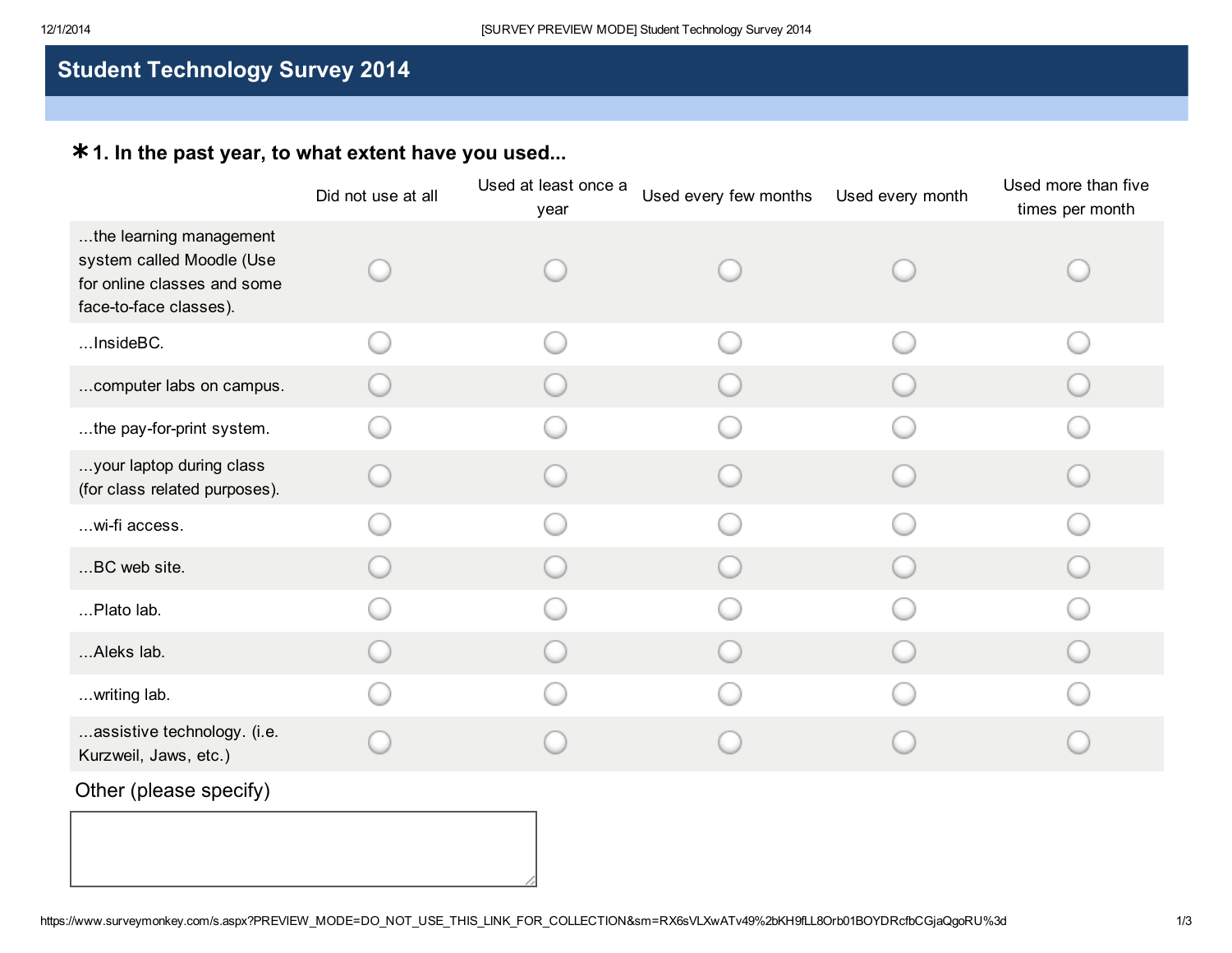2. If you had problems related to one of the areas in question #1, please provide us some feedback so we can address the issue.

#### 3. Tell us ONE thing Bakersfield College can do with technology to better support your academic success.

#### 4. When you need support for school-related technology activities, which sources do you typically use?

| Ask your peers, friends or family |
|-----------------------------------|
| Ask your instructors              |
| Ask the lab assistants            |

- Search Google, YouTube, or another online source
- Use the BC Help Desk services

Other (please specify)

### 5. Tell us what assistive technology you've used in your classroom or lab.

I don't use assistive technology